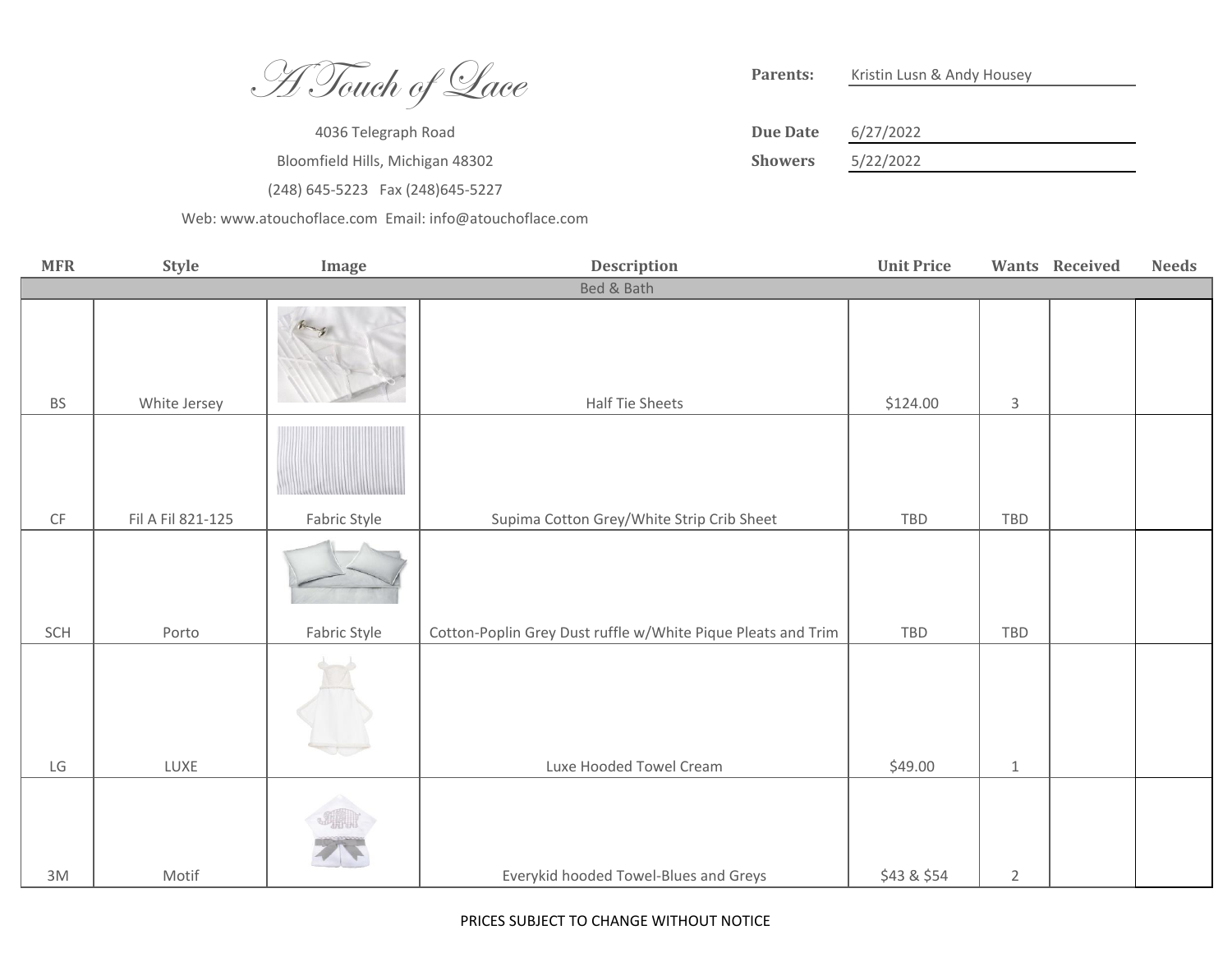A Touch of Lace

4036 Telegraph Road Bloomfield Hills, Michigan 48302 (248) 645-5223 Fax (248)645-5227

[W](http://www.atouchoflace.com/)eb: www.atouchoflace.com Email: info@atouchoflace.com

Kristin Lusn & Andy Housey **Parents:**

| Due Date       | 6/27/2022 |
|----------------|-----------|
| <b>Showers</b> | 5/22/2022 |

| IY                     | Bookman  |                      | Name TBD-Thread to Coordinate w/Towel                   | \$17.00   | 1ea     |  |  |  |
|------------------------|----------|----------------------|---------------------------------------------------------|-----------|---------|--|--|--|
|                        | Clothing |                      |                                                         |           |         |  |  |  |
| PP                     |          |                      | 12/18 mo. Navy Gingham Pajama                           | \$60.00   | $\,1\,$ |  |  |  |
| $\mathsf{I}\mathsf{Y}$ | Bookman  |                      | Monogram Red or White Thread-TBD                        | \$17.00   | $\,1\,$ |  |  |  |
| KK                     | Footie   |                      | Sleepers- variety of sizes and colors                   | \$38 & UP |         |  |  |  |
| <b>HTF</b>             | Rollneck | J,<br>For Style Only | 18mo Rollneck Sweater Ballet Blue Indigo Anchor         | \$100.00  | $\,1\,$ |  |  |  |
| <b>HTF</b>             | Rollneck | R<br>For Style Only  | 12mo Rollneck Sweater Indigo White Stripes & Intial-TBD | \$120.00  | $\,1\,$ |  |  |  |
| <b>HTF</b>             | Legging  | N/A                  | Knit Leggings to match sweaters                         | \$45.00   | up to 3 |  |  |  |
| <b>HTF</b>             | Hat      | N/A                  | Knit Hat to match sweaters                              | \$20-\$40 | up to 3 |  |  |  |

## PRICES SUBJECT TO CHANGE WITHOUT NOTICE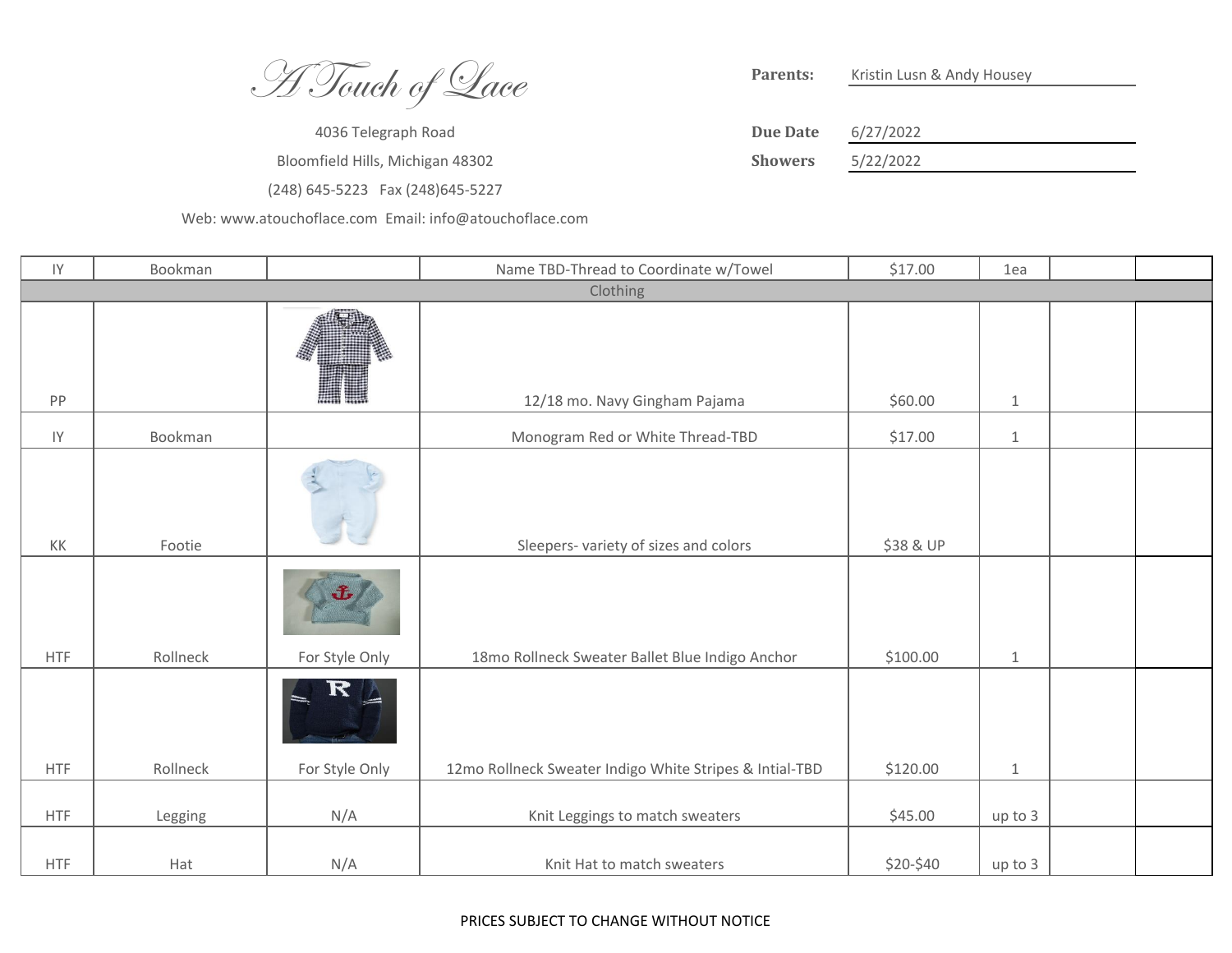**H Touch of Lace** 

4036 Telegraph Road Bloomfield Hills, Michigan 48302 (248) 645-5223 Fax (248) 645-5227

Web: www.atouchoflace.com Email: info@atouchoflace.com

Parents: Kristin Lusn & Andy Housey

| Due Date       | 6/27/2022 |
|----------------|-----------|
| <b>Showers</b> | 5/22/2022 |

| <b>HTF</b> | Cardigan  | For Style Only | 2yr Toggle Sweater Natural-Camel Daschund Choc/Eye                        | \$125.00 | $\mathbf{1}$ |  |
|------------|-----------|----------------|---------------------------------------------------------------------------|----------|--------------|--|
|            |           |                | Décor                                                                     |          |              |  |
| AM         | bank      |                | Character Coin Bank any style W/name-no Pink-                             | \$110.00 | $\,1\,$      |  |
| GJ         | Bank      |                | Moneyphant                                                                | \$105.00 | $1\,$        |  |
| GIL        | Block     | N/A            | Name and birthdate engraved                                               | \$90.00  | $\,1\,$      |  |
| JS         | Baby Book | WM             | Pin Tuck Blue or Baby Blue Linen Mono #107 Champagne tassel<br>and thread | \$204.00 | $\mathbf{1}$ |  |